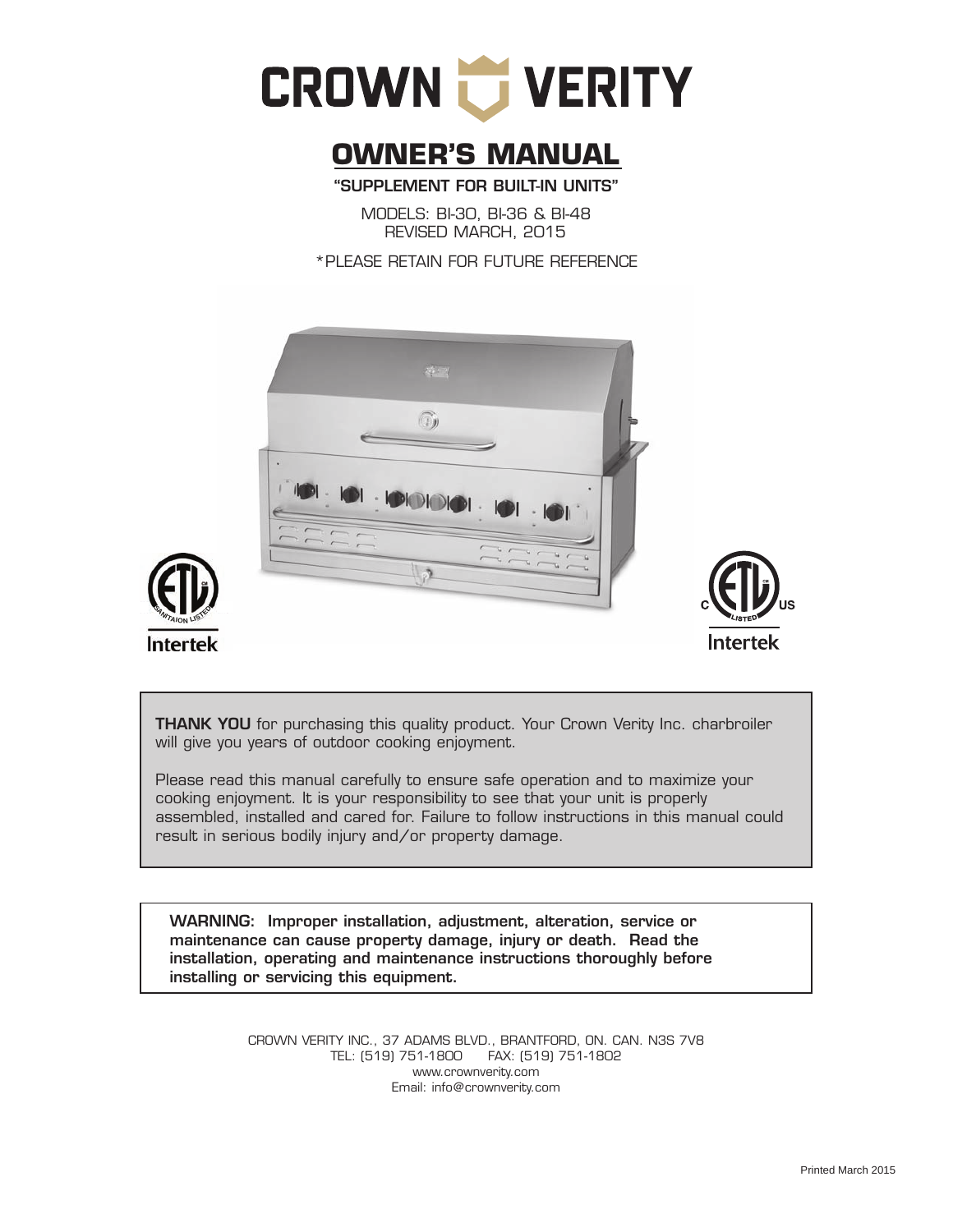This owner's manual was created as a supplement to the standard MCB manual to assist you and the contractor(s) you have hired to install the BI-30, BI-36 or BI-48. The standard MCB manual contains a lot of valuable safety and operation information.

Please read through the manual before operating your charbroiler, paying special attention to the safety, operation, and shut down instructions. Not all of the information will apply to you. It will be up to you to decide what applies and what doesn't. We at Crown Verity inc. felt it better to include the standard manual for reference rather than leave you short-handed on proper operational, maintenance and safety precautions. Questions/concerns? Call 519-751-1800.

Whether you are connecting your broiler to natural gas, a fixed LP supply, or selfcontained LP cylinders (propane tanks), this manual should give you enough information to get the job done.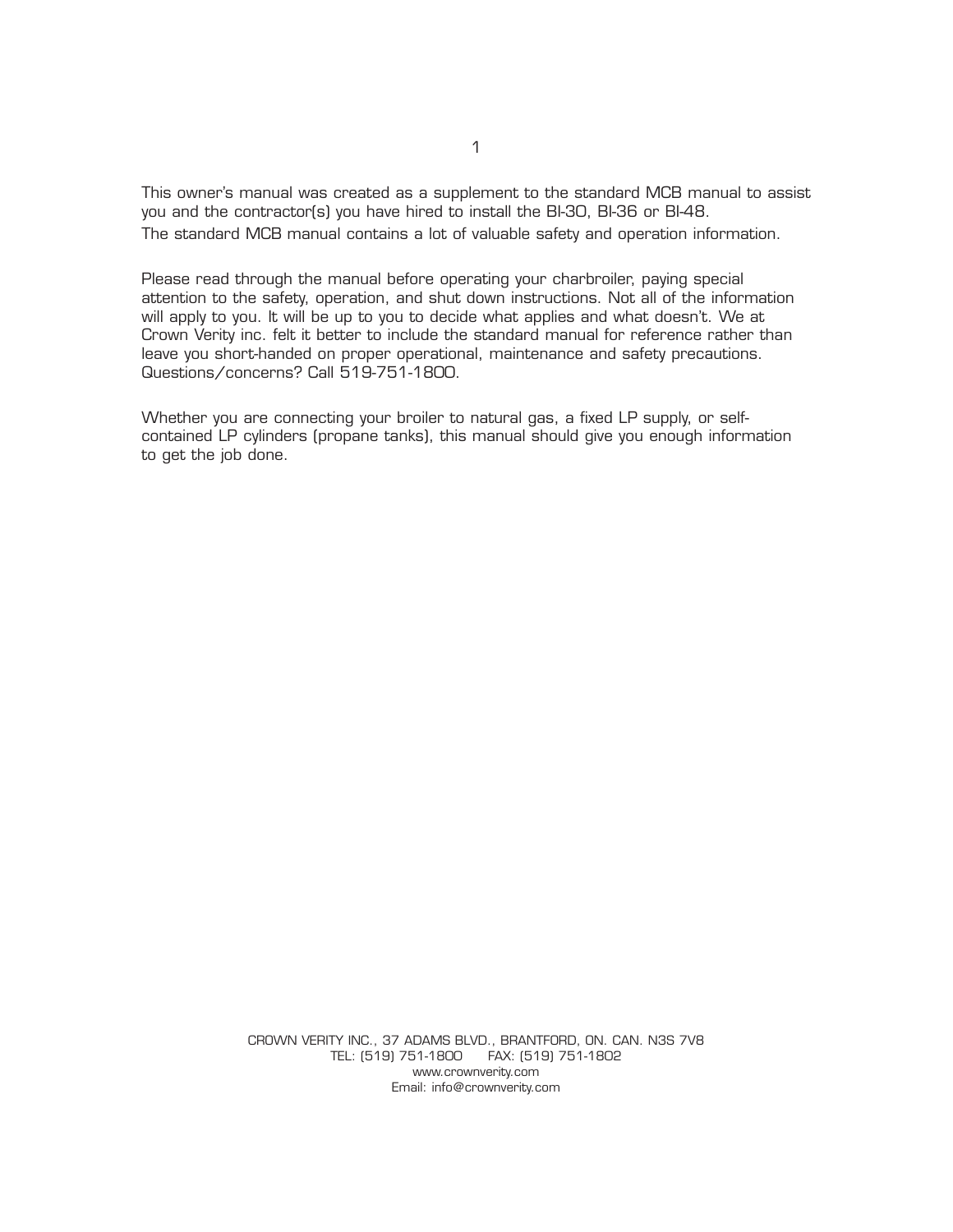#### **PLANNING YOUR PROJECT**

A built-in Crown Verity Inc. charbroiler requires some sort of support structure to house the unit. In all cases, this is a custom made project involving a gas technician and possibly other contractors, i.e. mason, carpenter, electrician, plumber, etc. It is important that you form a clear and concise plan before beginning. We strongly suggest purchasing your broiler and accessories before beginning. Once you have the broiler onsite and have read through this manual, you should meet with the contractors involved and give them the information they need from this manual so they can outline any concerns they may have so that everyone can work together to achieve a finished product that is aesthetically appealing, safe, and convenient for everyone to use.

As simple or elaborate as your project may be, proper planning is key. Each contractor, as few or as many as there may be, will have some concerns regarding the placement of their equipment or materials with respect to access, clearance from hot surfaces, ventilation and routing. etc.

Points to remember when planning:

- 1. Is the selected location appropriate for a charbroiler? Remember, they can be greasy and messy and they can be a fire hazard.
- 2. Is the location properly ventilated? All broilers will produce smoke and possibly noxious fumes.
- 3. Are the materials selected appropriate (durability, weather resistance, heat resistance, and clean-up are primary concerns)?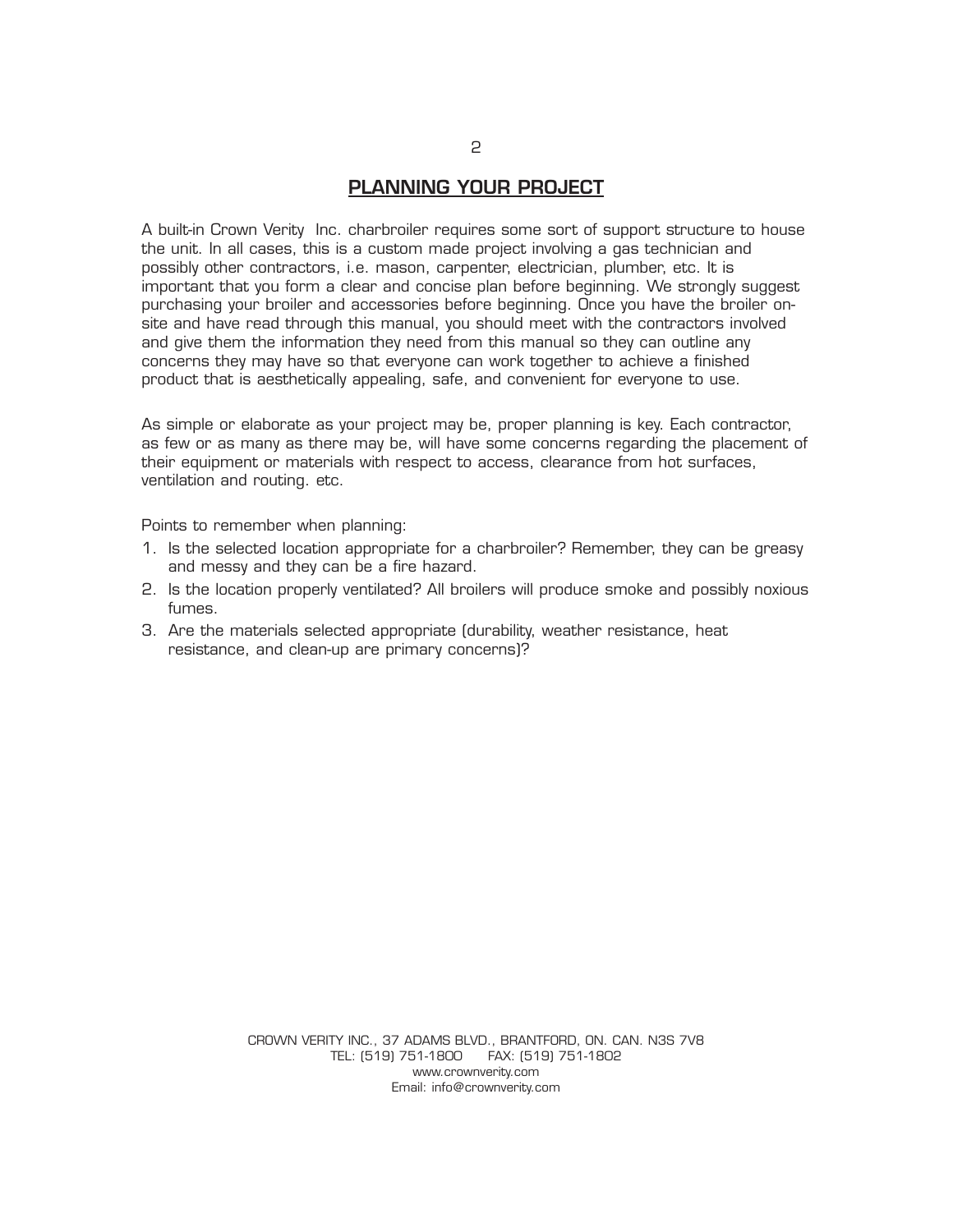The following diagrams represent mechanical clearances (areas that must be kept free of obstructions). Of particular concern is the roll dome. Whether or not you purchased one with your unit, there are some clearances to maintain should you wish to add or remove a roll dome (Diagram #1). Also, the roll dome requires some clearance in order to operate (Diagram #2).

# **Diagram #1**

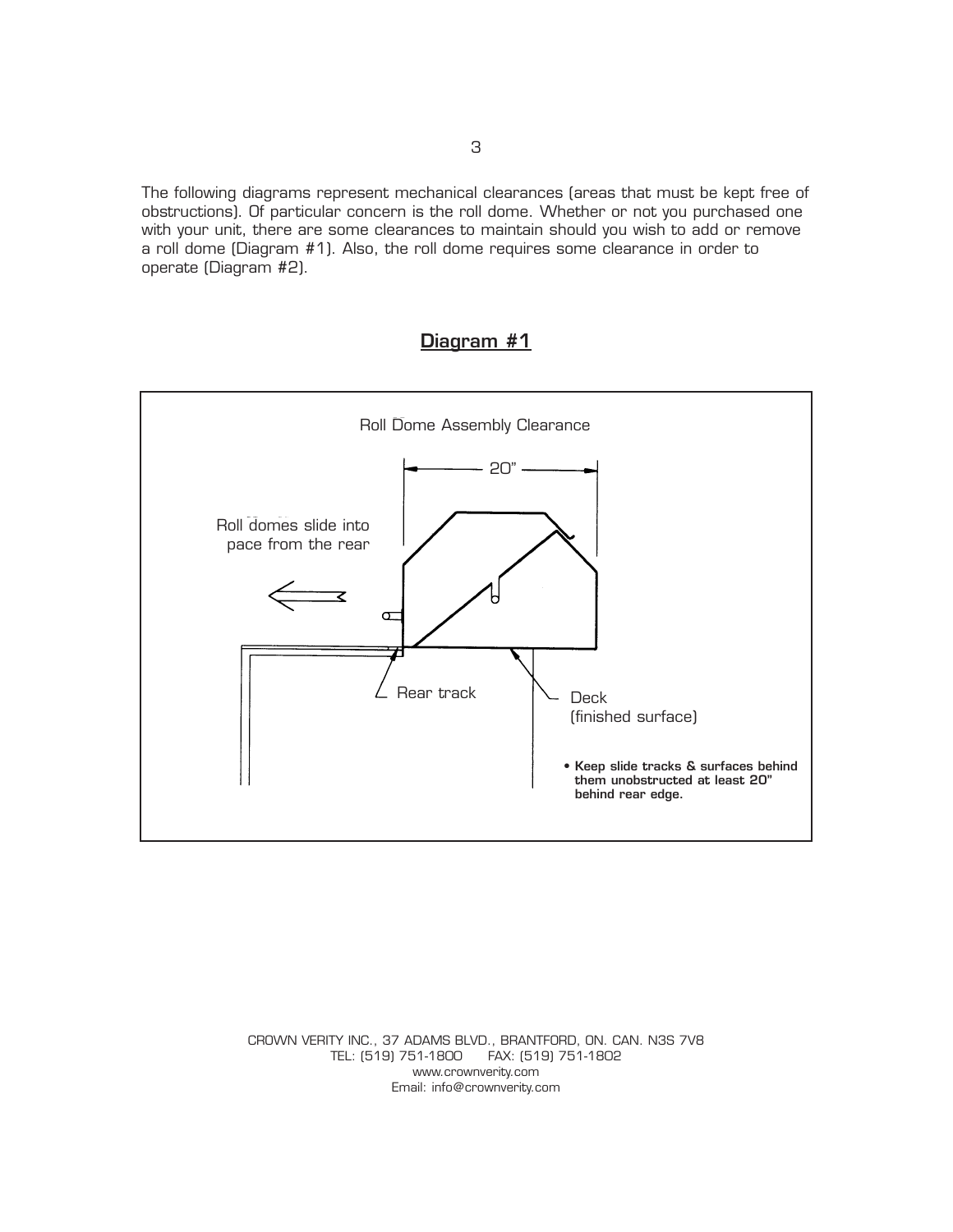



**Diagram #3**



CROWN VERITY INC., 37 ADAMS BLVD., BRANTFORD, ON. CAN. N3S 7V8 FAX: (519) 751-1802 www.crownverity.com Email: info@crownverity.com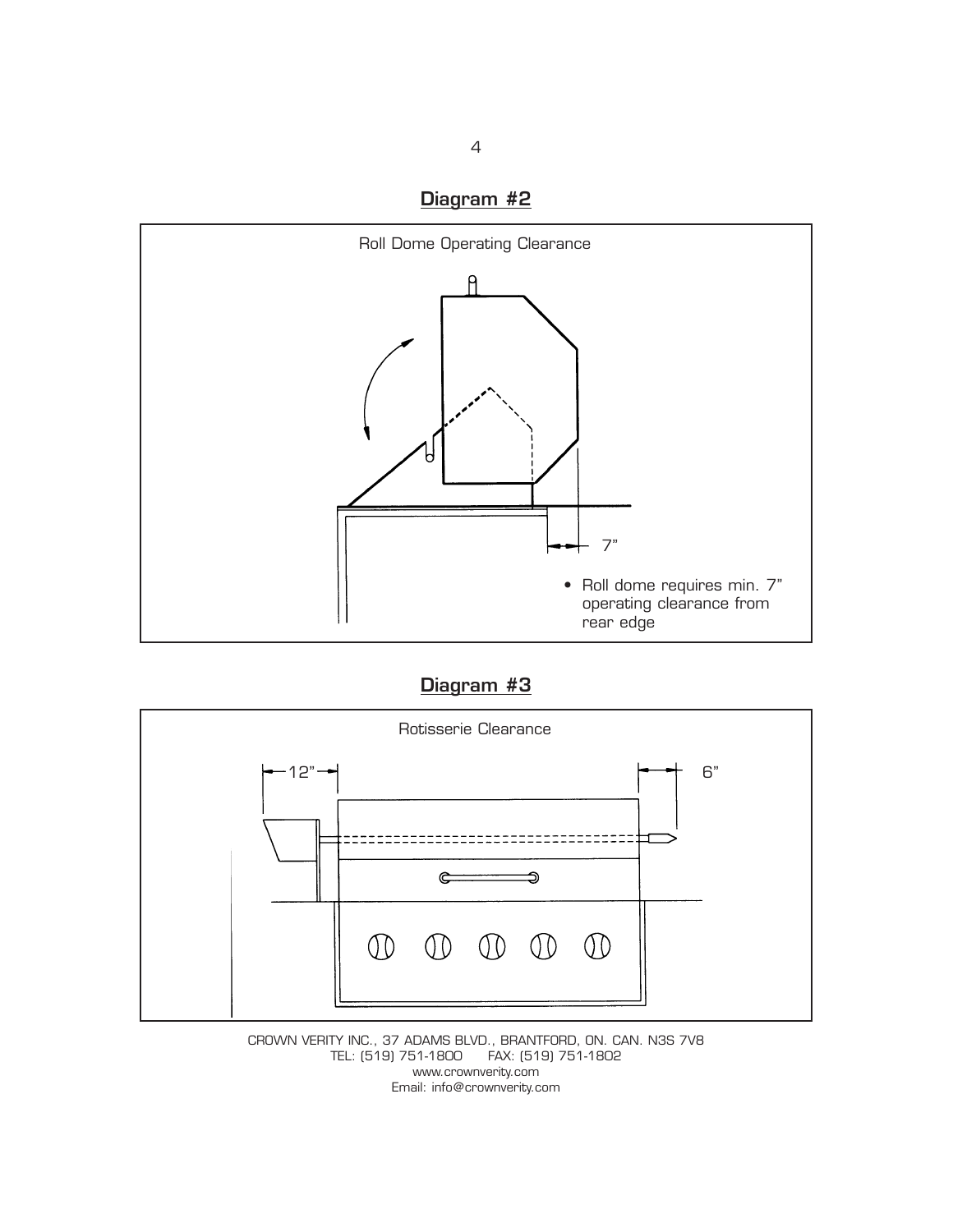## **CLEARANCE TO COMBUSTIBLE MATERIALS:**

Of particular concern are clearances to combustible materials (i.e. wood, plastics, fibres, plant life, flammables, etc).



Be careful when placing a broiler against a wall. The smoke that exits the vents at the rear of a roll dome can quickly blacken brickwork and other surfaces!



**Diagram #5**

Crown Verity Inc. built-in charbroilers shall not be installed under combustible overhangs. If a non-combustible or fireproofed overhang is necessary, it must be cleaned regularly to remove grease buildup and should be inspected by the fire department prior to construction.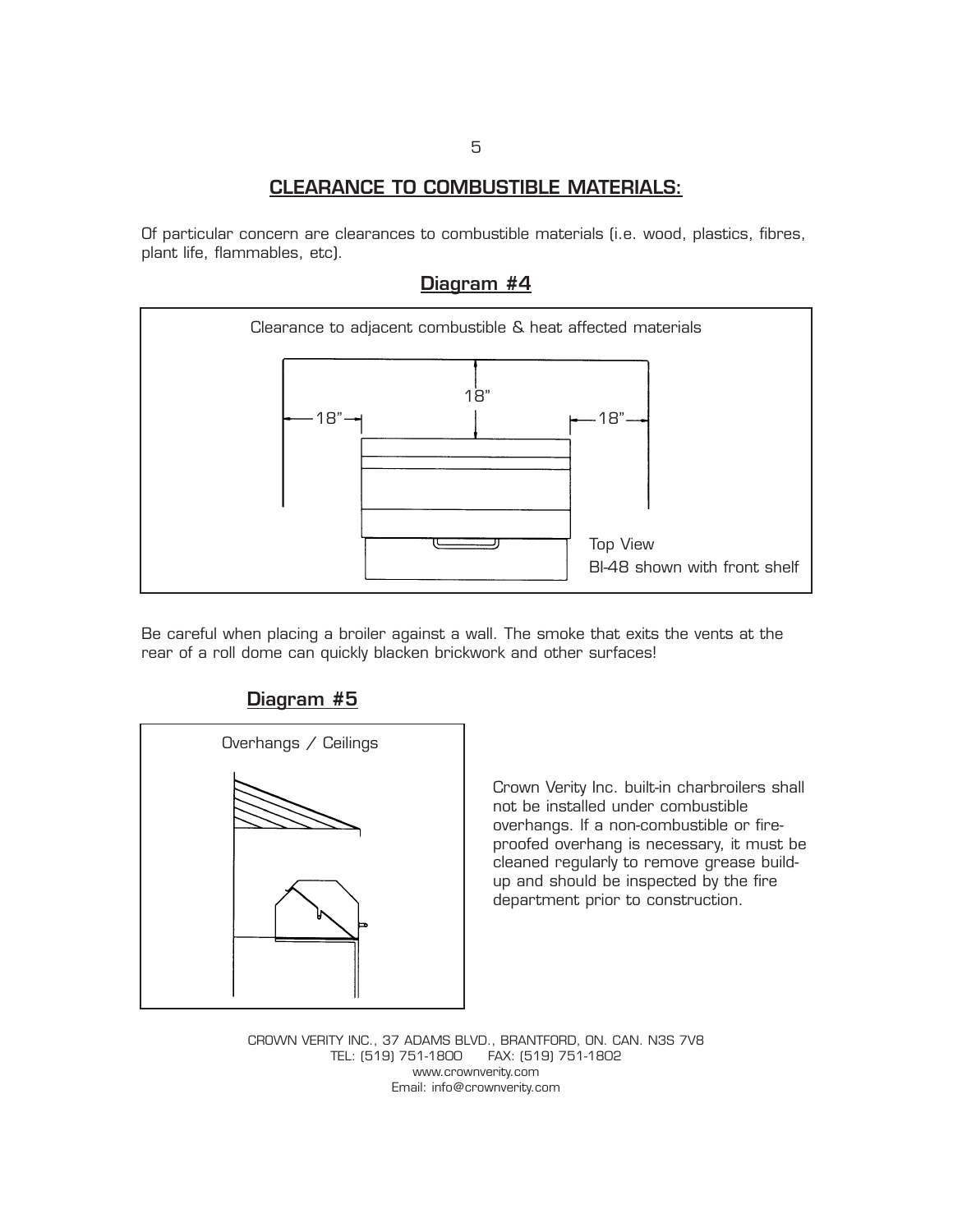

We hope that the information contained in this manual has helped you make some informed decisions with respect to the location and dimensions of your structure. It is imperative that all parties involved are aware of the limitations and requirements before construction begins. Please consult with people "in the know" - fire department, building inspectors, contractors, etc. They have a wealth of information and experience in these areas and are the best people to consult with. If Crown Verity Inc. can be of any technical assistance relating to the broiler itself, please don't hesitate to call 519-751-1800. Crown Verity Inc. can fabricate stainless steel access doors to your size requirements. Please call for details and more information.

## **Final Installation Steps:**

Once your support structure is complete and ready to accept the broiler unit, simply slide/drop the unit into place. Do not fasten the broiler in any way. The unit should remain removable from its supporting structure. Then have a gas technician make the final hook-up to the gas supply.

> CROWN VERITY INC., 37 ADAMS BLVD., BRANTFORD, ON. CAN. N3S 7V8 TEL: (519) 751-1800 FAX: (519) 751-1802 www.crownverity.com Email: info@crownverity.com

6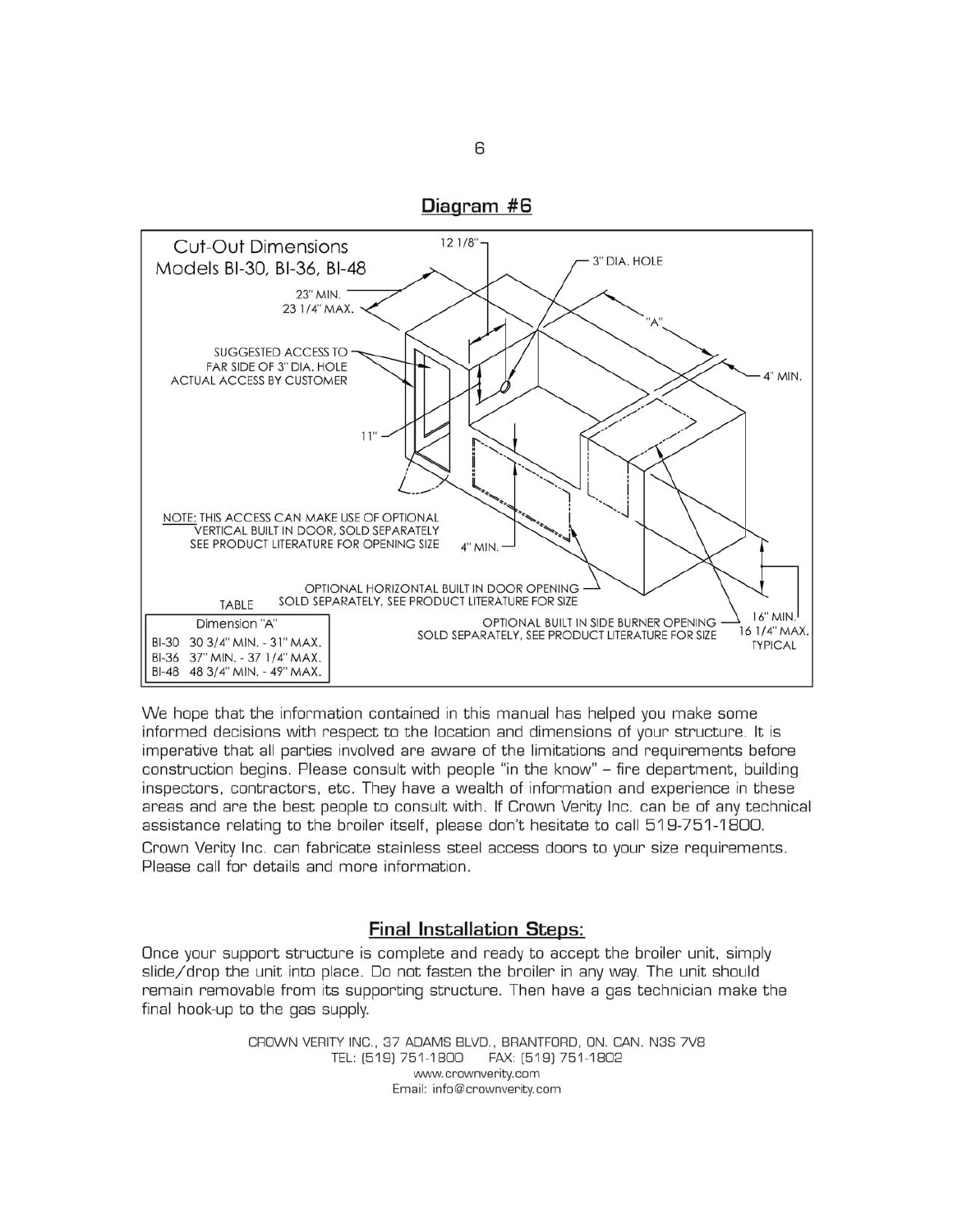## **NOTE TO GAS TECHNICIAN:**

The installation of this appliance must be in accordance with:

- 1) All applicable local codes, or in the absence of local codes:
- 2) i) Canada: must conform to current National Standard CAN/CGA B149.1/.2 natural gas/propane installation code.
	- ii) U.S.A.: must conform to national Fuel Gas Code, ANSI Z2223.2, 1988 or latest edition.

**DO NOT** perform any pressure tests on this appliance or the regulator supplied in excess of 1/2 PSIG.

**DO NOT** install any gas handling components/materials affected by elevated temperatures within 18" of any side of this appliance.

Make sure that the supply line is of adequate capacity to accommodate the higher inputs of these broilers **before** you begin. They are significantly higher input than average "BBQ's".

The use of a typical corrugated metallic appliance connector is recommended for connecting the appliance, with a minimum diameter of 1/2".

| Model | <u>Input</u> |
|-------|--------------|
| BI-30 | 64.500 BTUH  |
| BI-36 | 79.500 BTUH  |
| BI-48 | 99,000 BTUH  |

Orifice sizes and manifold pressures are indicated on the rating plate.

You are encouraged to explain any provisions or concerns you may have regarding the placement of your equipment near or within the supporting structure and the surroundings. Please forward any suggestions you may have should the gas supply components pose any aesthetic problems that the property owner may be concerned with **before** you begin.

Should you have any questions or require technical assistance, please call Crown Verity Inc. at 519-751-1800.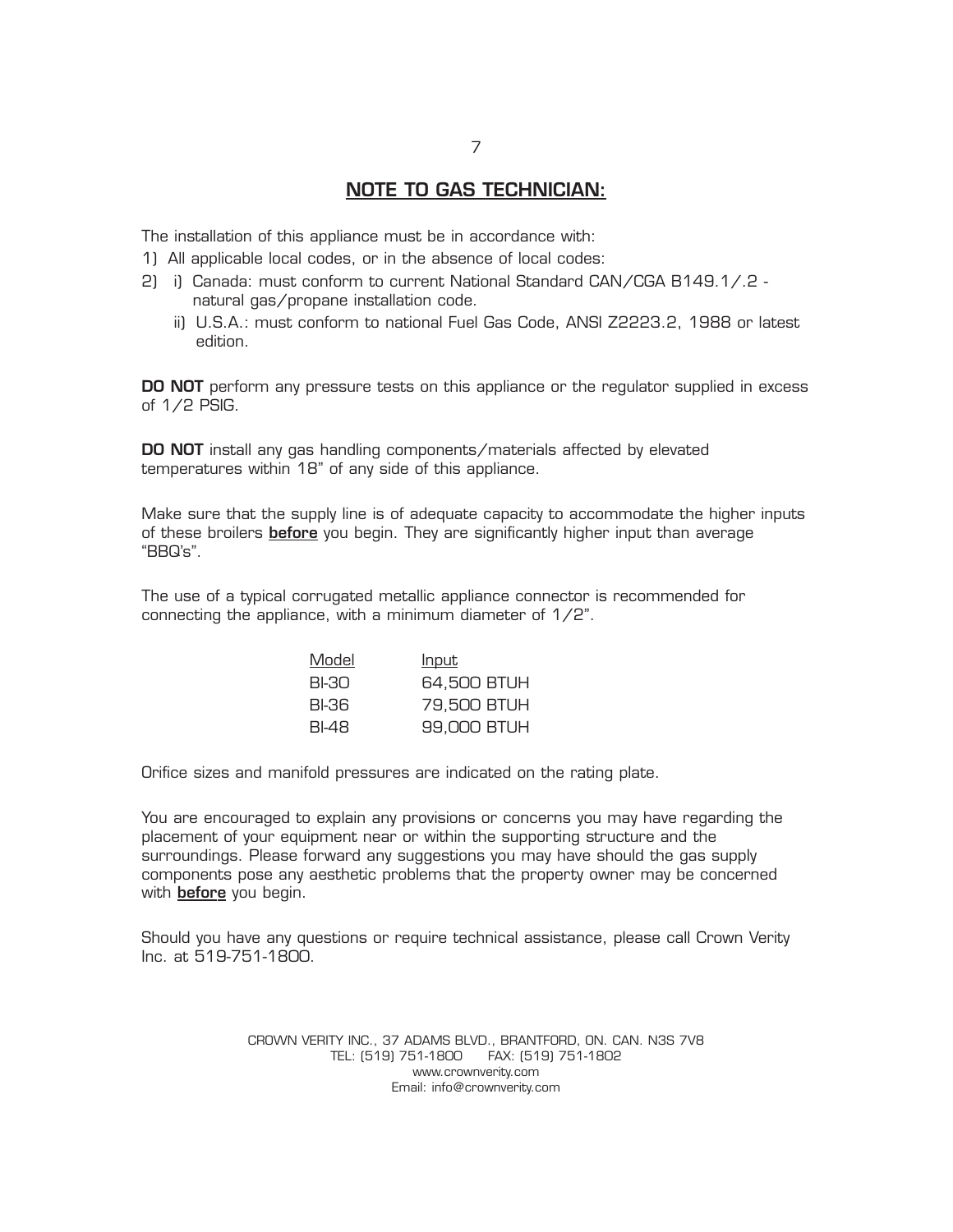## **NOTE TO PLUMBERS AND ELECTRICIANS:**

**DO NOT** install any electrical or plumbing materials affected by elevated temperatures within 18" of any side of this appliance.

Rotisserie outlet power requirements: 115 v standard receptacle.

Centre line of outlet face must be within 30 inches of rotisserie motor mounting slot on left side of the appliance for the cord set to reach.

#### **NOTE TO MASONS/CARPENTERS/ETC:**

Make sure your client has selected suitable materials for the application. Heat resistance and ability to clean are of primary concern.

The structure must be able to support a minimum of 300 lbs. Metal re-inforcements are recommended din key support areas (under the cabinet and under upper flange). Be sure not to impede roll dome operation or removal (if applicable), (see diagrams pages #3 & 4). Be sure not to block the rotisserie motor slot or its ability to be inserted and removed. Opening dimensions and rotisserie clearances are indicated on page #4.

The broiler should remain removable from the supporting structure. **DO NOT** grout, mortar, or trim it into place. Bull-nose style finishing, if any, up to the flange is recommended. **DO NOT** fasten the appliance in place.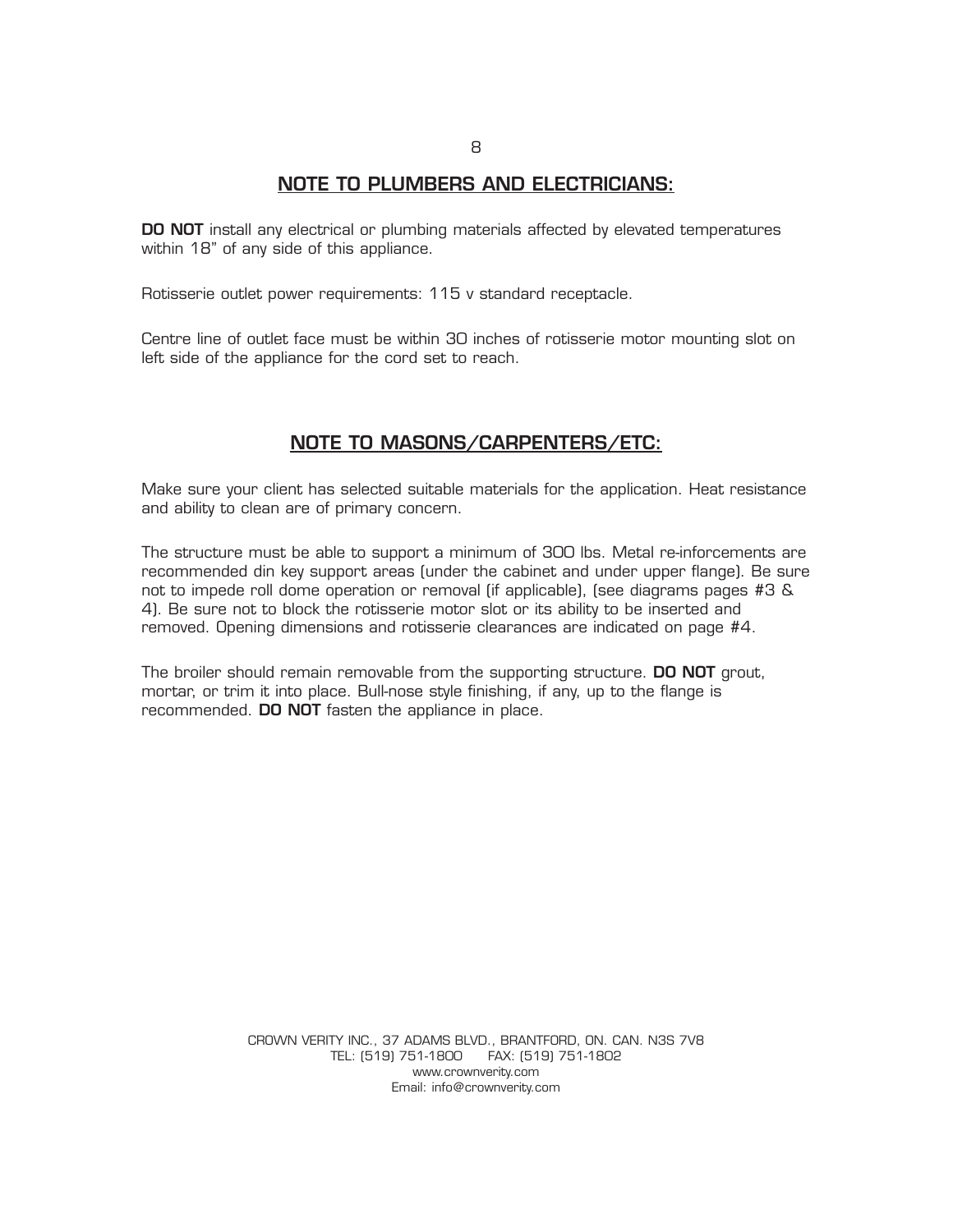## CROWN VERITY INC. TERMS & CONDITIONS PRODUCT WARRANTY

Crown Verity Inc. to the original user, warrants their products to be free of electrical and mechanical defects in material and workmanship under normal use for 1 year from the date of purchase (excluding patio heaters which are 120 days parts only). If Crown Verity Inc. determines a product to be defective, repair or replacement will be at Crown Verity Inc.'s discretion. This warranty does not cover damages caused by accident, misuse, negligence, current or voltage other than stated on the appliance, fire, flood or other casualty. Any alteration to the appliance or unauthorized repair voids this warranty.

Seller shall be responsible only for repair or replacement of defective parts performed by Seller's authorized service personnel. Authorized service agencies are located in principal cities throughout the contiguous Canada and United States.

The foregoing warranty is exclusive and in lieu of all other warranties, expressed or implied. There are no implied warranties of merchantability or of fitness for a particular purpose. The foregoing shall be Seller's sole and exclusive obligation and Buyer's sale and exclusive remedy for any action including breach of contract or negligence. In no event shall Seller be liable for a sum in excess of the purchase price of the item. Seller shall not be liable for any prospective or lost profits of Buyer.

All Crown Verity Grills come with a 1 year Parts and Labour, Limited Lifetime Warranty on body and cooking grates plus a 10 year warranty on all burners.

#### PRODUCT SERVICE

Crown Verity Inc. has a staffed service department and we believe prompt service is extremely important to our customers. Therefore, we request all product service inquiries be handled in the following manner:

- (1) The end user should call the dealer where the equipment was purchased.
- (2) The dealer should collect the following information: end user's name, address, phone number, model number, serial number (if applicable), Sales Order or Purchase Order Number and the nature of the problem.
- (3) The dealer should then call the Crown Verity Inc. Customer Service Department at 519-751-1800.
- (4) The Crown Verity Inc. Customer Service Department will decide on the most appropriate course of action.

## D.O.A.

For any unit that arrives to a customer and is "dead on arrival", with no apparent damage, please call our factory immediately.

Effective January 1, 2015